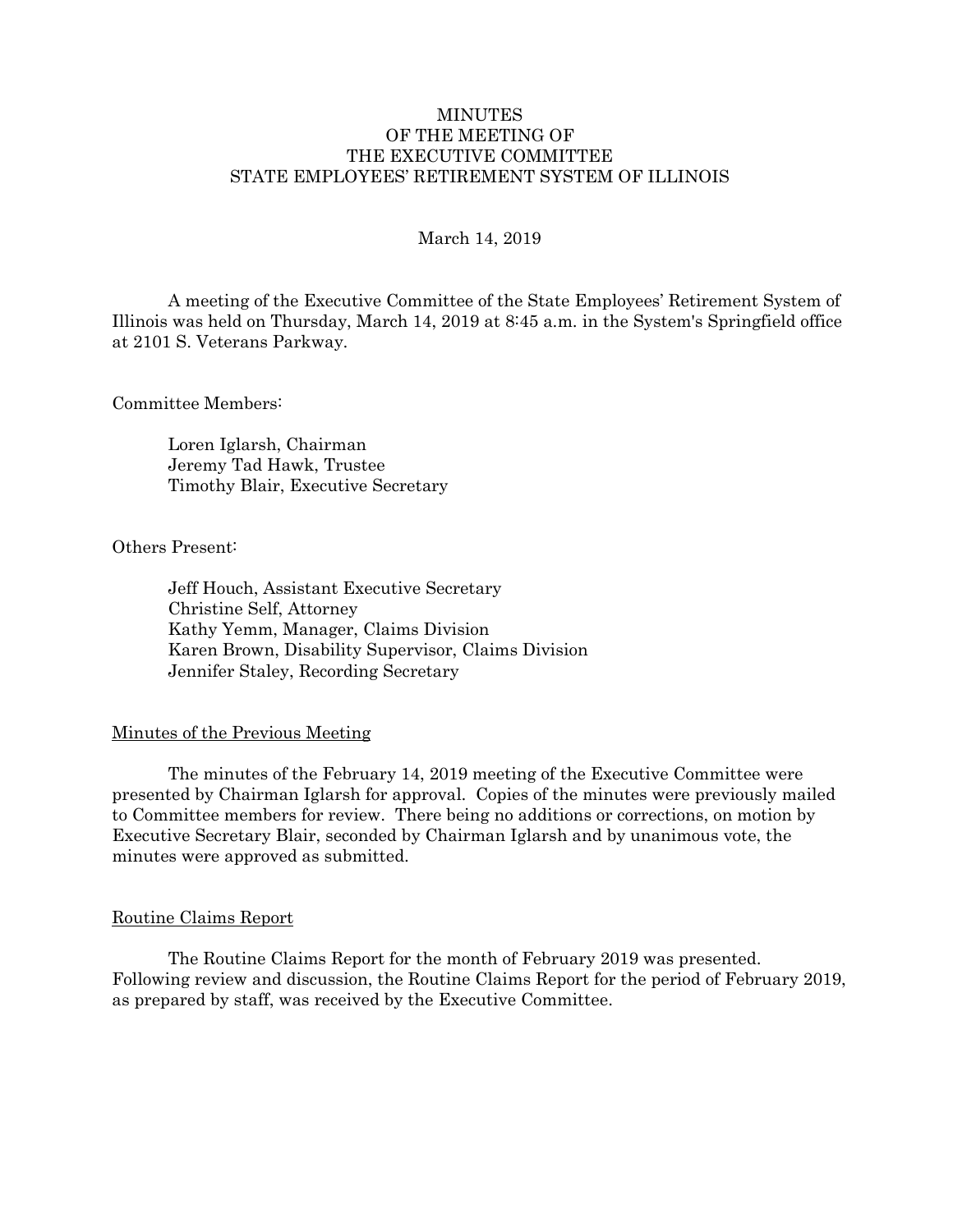## Old Business

None

# New Business

## Jason L. Emmett – Nonocc – Requesting Waiver of 90 Day Filing Limitation

Jason Emmett works as an Office Director for the Illinois Department of Natural Resources. He stopped working on December 21, 2017, was last paid on April 10, 2018, and began a medical leave of absence on April 11, 2018. He has never returned to work.

SERS was notified of his disability on May 25, 2018 after a nonoccupational disability packet was requested. SERS received his application on August 15, 2018; however, it was not received within 90 days of the day he was lad paid by his agency. Because his application was not received prior to the 90-day filing rule, he did not receive a favorable onset of his benefits. SERS began his nonoccupational benefit effective August 15, 2018, the day his application was received.

Mr. Emmet's request for an earlier effective date was denied in accordance with Chapter 40 Pensions 5/14-124(5).

After review and discussion, Trustee Hawk moved to approve Mr. Emmett's request to waive the 90 day filing limitation, seconded by Chairman Iglarsh. All were in favor.

## June Daymon – Nonocc – Requesting Waiver of 90 Day Filing Limitation

June Daymon is appealing the denial of disability based on the 90 day filing rule. She was removed from the payroll August 30, 2018. Her 90 days expired November 27, 2018. She came in for a packet December 21, 2018. Her application was received February 7, 2019 and her medical was received February 7, 2019. She has not returned to work.

The member's request was denied in accordance with Chapter 40 Pensions  $5/14 - 124(5)$ .

After review and discussion, Trustee Hawk moved to approve Ms. Daymon's request to waive the 90 day filing limitation, seconded by Chairman Iglarsh. All were in favor.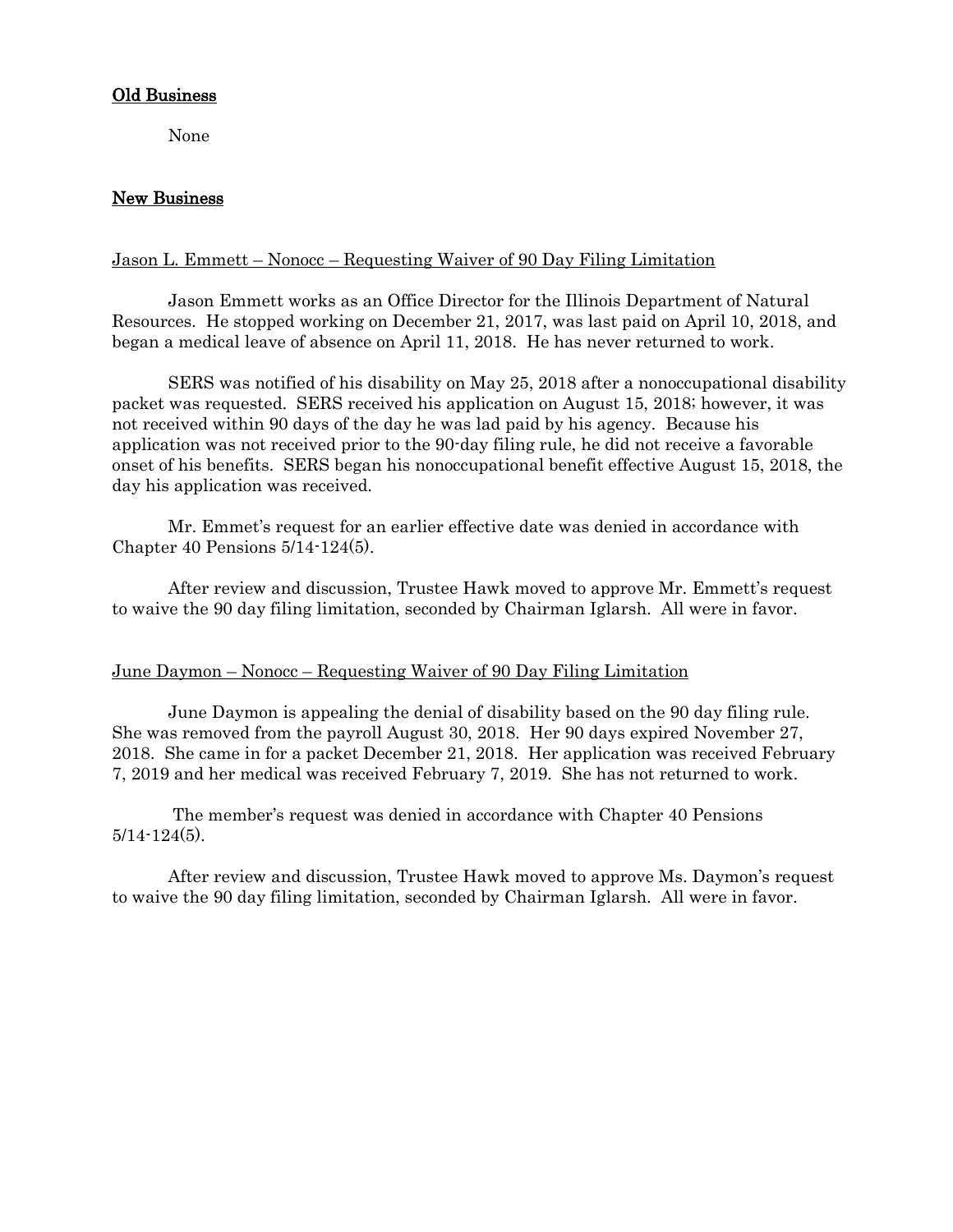### Fabiola Echevarria – Nonocc – Requesting Waiver of 90 Day Filing Limitation

Fabiola Echevarria works as an Assistant Local Office Associate for the Department of Human Services. Ms. Echevarria last worked on August 6, 2018. Ms. Echevarria began a medical leave of absence on August 21, 2018 and returned to work on October 9, 2018.

The member's request was denied in accordance with Chapter 40 Pensions 5/14-124(5).

After review and discussion, Chairman Iglarsh moved to approve Ms. Echevarria's request to waive the 90 day filing limitation, seconded by Executive Secretary Blair. All were in favor.

### Jennifer Brammer – Occ Dis – Requesting Waiver of 12 Month Filing Limitation

Jennifer Brammer works as a correctional officer for IDOC. She was injured on February 14, 2015 and last worked on December 20, 2015. She began a medical leave of absence on December 21, 2015 due to a work-related injury. She returned to work on October 22, 2017.

She has requested a written appeal to the Executive Committee so that the 12 month filing limitation can be waived. She was paid TTD for this time period.

The member's request was denied in accordance with Chapter 40 Pensions 5/14- 123(a).

After review and discussion, Trustee Hawk moved to approve Ms. Brammer's request to waive the 12 month filing limitation, seconded by Chairman Iglarsh. All were in favor.

#### Devin Stokes – Appealing Overpayment on Survivor Contribution Repayment

Devin Stokes retired May 1, 2015. He completed the dependent information on his retirement application as single with no applicable dependents. Mr. Stokes has twins who were born in 2007 and were 8 years old at the time of his retirement. They are currently 12 years old. It was discovered Mr. Stokes had received this refund and was not eligible for the funds. An overpayment letter was mailed to him on November 29, 2018 with instructions on how to submit an appeal.

Cory Mitchelle spoke with the member on December 11, 2018. The member stated he did not want to repay the survivor contribution refund as he had life insurance and the children would not need a survivor benefit upon his death. He was told to submit an appeal.

An appeal had not been received so a follow-up letter was mailed to Mr. Stokes February 6, 2019 advising him that half of his gross (\$4,867.64) would be applied toward the overpayment.

Mr. Stokes is paying the remaining balance of the survivor contribution refund with a rollover from Deferred Compensation.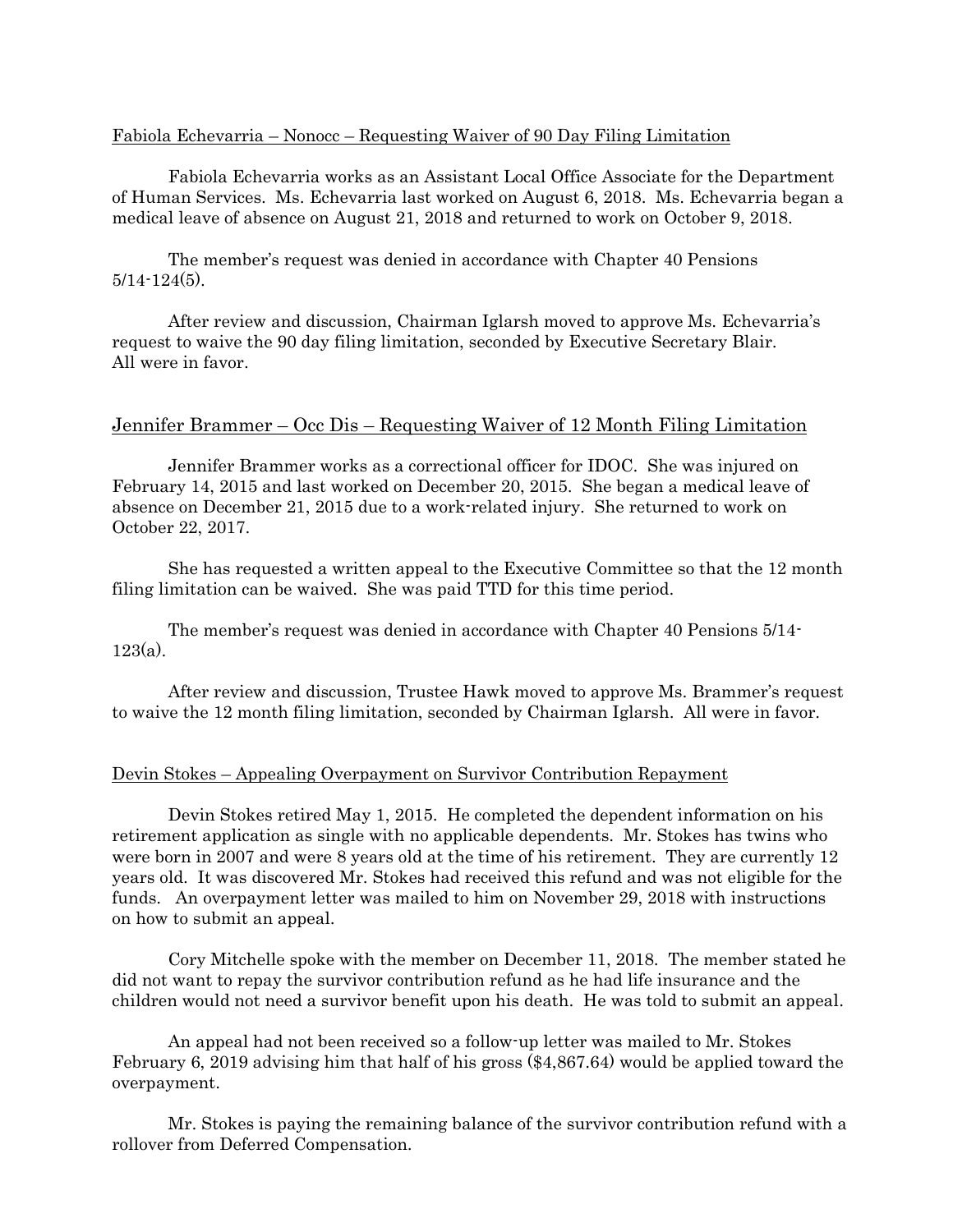Devin Stokes is appealing the overpayment as he thought the money was due to him because he was unmarried.

After review and discussion, a motion was made by Trustee Hawk to deny Mr. Stokes' request to appeal the overpayment. Chairman Iglarsh seconded the motion. All were in favor.

#### Carol Knowles – Appeal to Waive Interest

Carol Knowles retired September 1, 2018 and returned to State employment on January 17, 2019. Immediately upon reentry, she requested to repay her pension payments and the billing letter was mailed to the member on February 19, 2019. On February 26, 2019, Ms. Knowles provided her repayment to the System. Ms. Knowles requested that the interest charge of \$161.21 be waived as she was timely in requesting the repayment cost and completed the repayment within 2 business days upon receiving the billing.

Chairman Iglarsh abstained from the decision, and after review of the facts and circumstances, Trustee Hawk moved to approve Ms. Knowles' request to waive the interest. Executive Secretary Blair seconded the motion, and the motion passed unanimously.

## Joseph Lombardi – Re-Appeal for Repayment of Refunds

Joseph Lombardi requested to repay refunds he received from the State Employees' Retirement System (SERS). In order to repay a refund, an employee or member is required to have accumulated at least 24 months of service credit with SERS or a reciprocal system subsequent to the date of the refund. Since Mr. Lombardi is not currently an employee or member of SERS or a reciprocal system, and has not accumulated at least 24 months of service credit subsequent to the date of the refund, his request was denied.

After review and discussion, Chairman Iglarsh moved to deny Mr. Lombardi's request to repay the refunds, seconded by Executive Secretary Blair. All were in favor.

# Write-off Reinstatement – Request to Reinstate Member Accounts That Have Returned to Active State Payroll

A group of six member accounts were written-off in a prior fiscal year. Since then the members have returned to an active state payroll.

The Accounting Division is requesting the Executive Committee to reinstate the SERS member accounts that were written off so that their written off prior service can be added to their current active service.

After review and discussion, Trustee Hawk moved to approve the reinstatement of member accounts, seconded by Executive Secretary Blair. All were in favor.